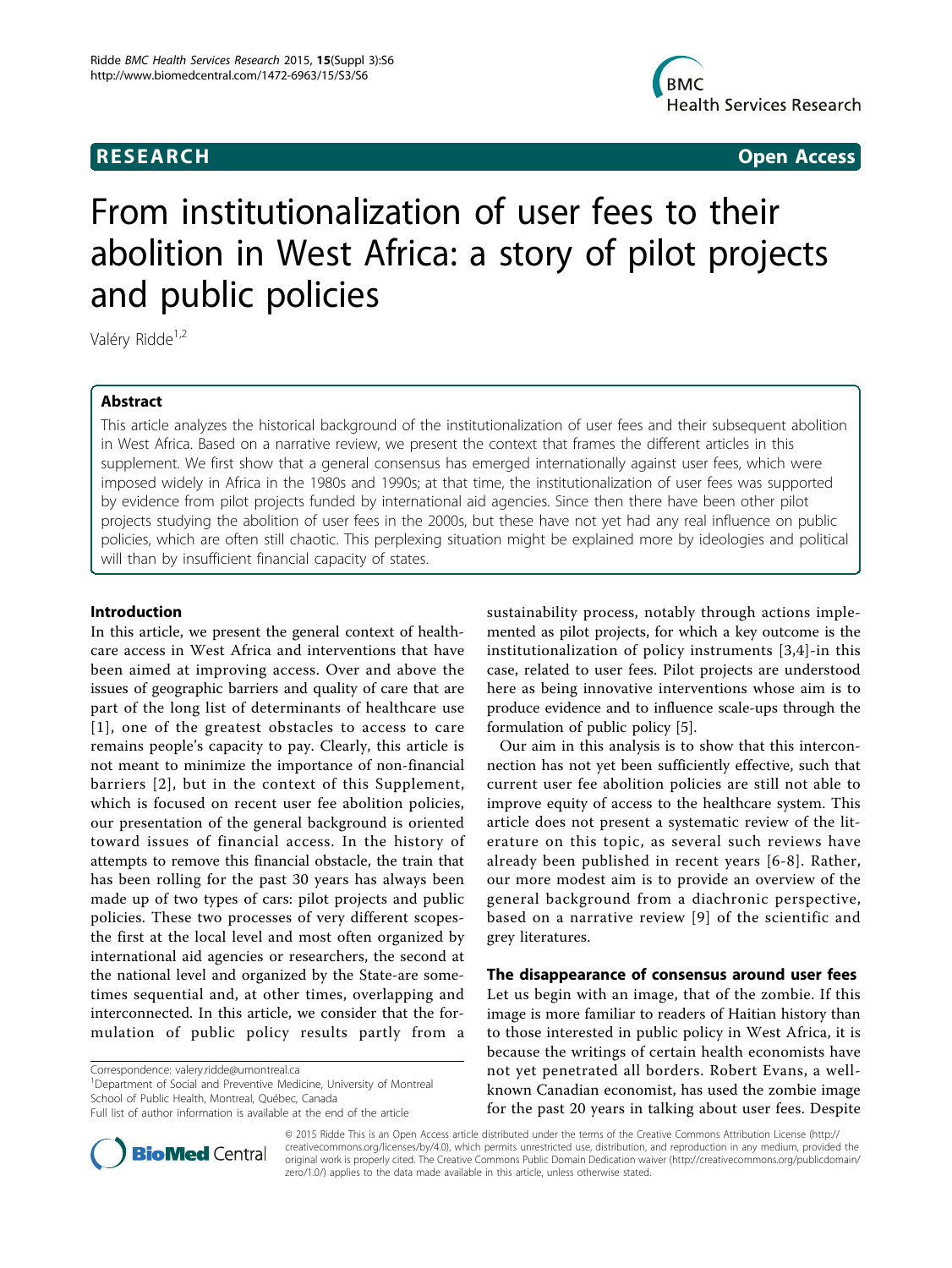the fact that the scientific evidence that should 'kill' this method of payment is very solid, it does not seem to want to die, surfacing time and again in political discourse and proposals, like the living dead [[10\]](#page-8-0). Against all evidence [[7,11](#page-8-0)], some health economists working in West Africa continue to assert that user fees have no influence on households' capacity to go to a health centre, or that recent fee exemption policies do not benefit the poor [[12,13](#page-8-0)].

However, this appears to be a minority opinion, as an analysis of 120 documents published by 50 actors in the global health sector between 2005 and 2011 shows that almost no one now supports user fees [[13](#page-8-0)]. The 1980s trend (not a consensus) toward user fees, due largely to strong international influence [[14\]](#page-8-0) and decision-makers' pragmatic need to find a solution to dramatic reductions in public funding for health [\[15\]](#page-8-0), has thus been completely reversed. Even the economist who authored the notorious 1985 World Bank report that triggered waves of generalized user fees in Africa in the 1980s and 1990s has since changed his position [[16\]](#page-8-0). In 2012, he called for the principle of user fees to be overturned [\[17](#page-8-0)]. Likewise, the president of the World Bank asserted, at the World Health Assembly in May 2013, that it is time to abolish user fees, whose existence, in his words, is "unjust and unnecessary". Some might think these changing trends are simply the latest fad. However, user fees are a technical instrument about which there is clear evidence. If there is any fad involved, it has more to do with organizations' readiness to accept this evidence than with the current state of knowledge about user fees.

Along the same lines, 15 years ago some authors hypothesized that public policies targeting the population at large, with no specific measures for the worst-off, would primarily benefit the most affluent [[18\]](#page-8-0). This is, in fact, a significant issue, as the most recent fee exemption policies target broad social groups (pregnant women, children under five, etc.) universally. Recently that author, too, refuted his own hypothesis. He showed that, on the contrary, it is most often in countries where the coverage of interventions (such as assisted deliveries) has expanded most rapidly that inequities of access have been most reduced [[19\]](#page-8-0). In other words, effectiveness was not achieved by sacrificing equity. Just as the thinking of certain economists has evolved, so too has that of West African policy-makers. When we initiated the research program (2009) presented in this Supplement, the great majority of those in authority were still in favour of user fees and very reluctant to abolish them. Today, however, it is very rare to hear anyone proclaim loudly and clearly that they are against eliminating user fees. Of course, this does not mean that behind closed doors, or in small committees, the resistance to eliminating user fees has evaporated. Publicly, however, no one appears ready to call for re-institutionalizing user fees.

This transition from user fees to their abolition is due in part to the failure of public policies in the 1980s and 1990s to improve healthcare access for the greatest number of people.

# Ineffective public policies around user fees and exemptions

The start and end points here must be service utilization and financial protection of the population, as these public policies target primarily those proximal objectives, which are also the objectives of universal health coverage [[20](#page-8-0)]. Here we should look again at the situation as it was before the institutionalization of user fees in West Africa, as that situation is often forgotten or idealized. Decisionmakers in health ministries and their partners in these regions generally consider the utilization rate of curative consultations in healthcare to be one of the most significant indicators of health system access. This rate, which is the ratio between the annual number of consultations and the number of inhabitants in the country, thus illustrates, to some extent, the level of accessibility from the health centres' standpoint. The World Health Organization (WHO) considers that, for the population as a whole, there should be five curative consultations per year per inhabitant [\[21](#page-8-0)]. We also know that a child will have, on average, around four health problems a year that require the use of modern health services [\[22\]](#page-8-0). In the 1980s, these utilization rates ranged from 0.09 to 0.23 per year in Benin, Guinea, Niger, Burkina Faso, and Mali [[23](#page-8-0)]. In other words, in Benin a person would use a health centre once every 11 years, and in Burkina Faso, once every four years. Clearly, these utilization rates should be used with some caution, as the denominators are often poorly defined [\[24\]](#page-8-0) and, as such, these rates only measure a fraction of real utilization of health services available. Some of the key explanations put forward for these low service utilization rates were the dysfunctionality of the healthcare system, its lack of funding, the continued levying of informal payments, and the lack of drugs in the health centres. "For patients, the alternatives were simple. Whether or not services were officially free, if they had no money, they were not looked after, and if they did have some, they occasionally were" (authors' translation) [25, p. 185]. As such, WHO and UNICEF encouraged the African States to adopt a so-called cost-recovery policy, known as the Bamako Initiative (BI). Even the Marxist-Leninist Mozambique of the late 1970s undertook a reform to introduce user fees [[25\]](#page-8-0). UNICEF's idea was to replenish health centres' supplies of essential generic drugs (EGDs) so that patients could be treated at lower cost. However, to ensure the sustainability of the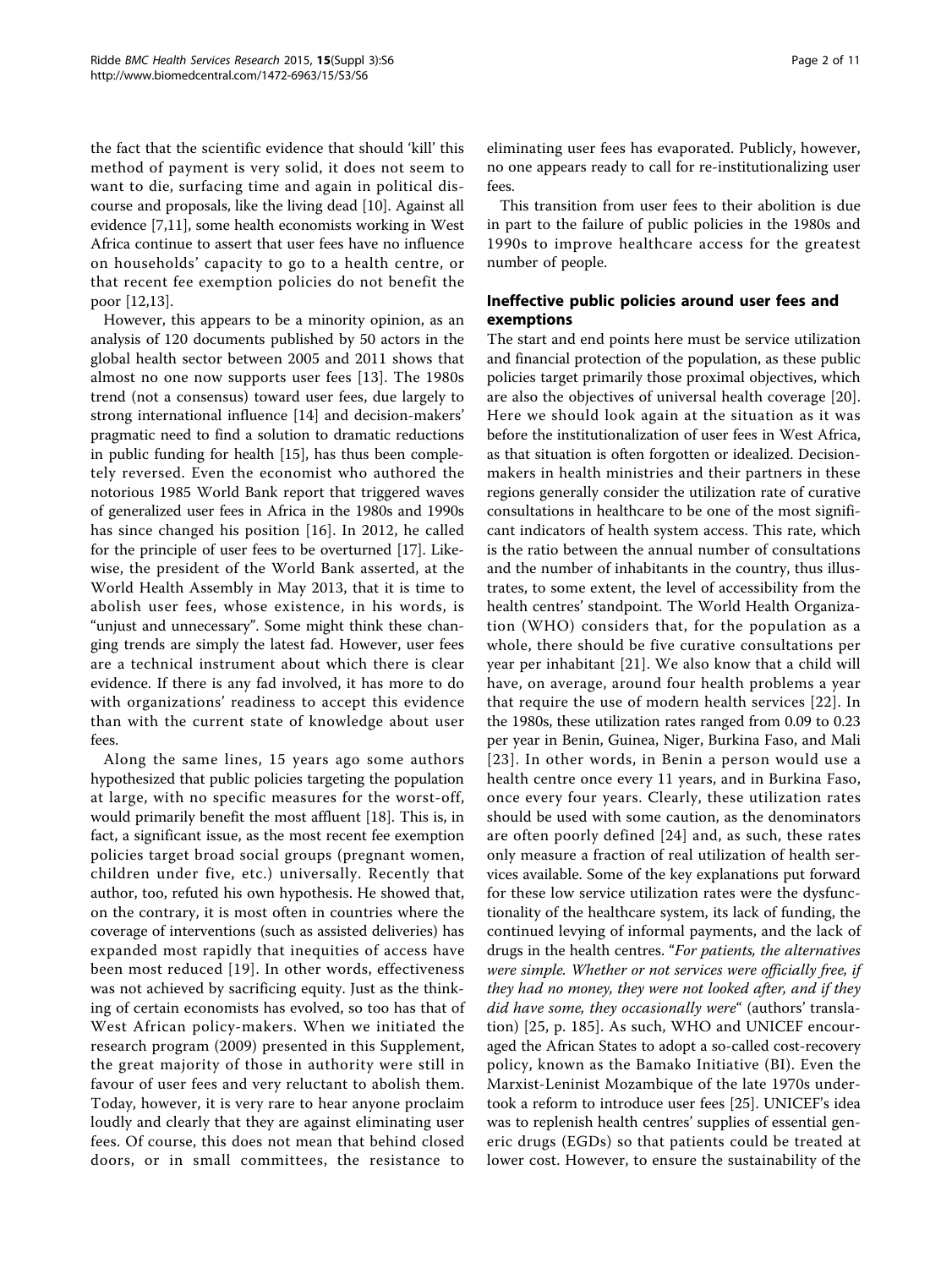EGD supply, it was decided that patients would be asked to pay user fees directly to the health centres, which would retain this income locally (contrary to what sometimes occurred before then, which was that payments would be centralized and absorbed into the administrative maze, as they represented only 5% of the overall health budget [[26\]](#page-8-0)). This income, managed by a committee of local representatives to reinforce the communitybased approach and local 'governance', was to be used to replenish EGD stocks. The profits were intended to cover certain minimal expenses associated with the centre's activities, but also to improve service quality and equity. In addition to selling EGDs, some countries decided, at the outset or later on, to charge fees for medical acts as well. As such, in the 1990s, all West African countries were involved in implementing this partial cost-recovery policy.

Five years after this policy was implemented, studies led and funded by UNICEF noted that service utilization rates had risen. They were multiplied by factors of 1.5 to 5.6, depending on the country, or between 0.16 and 0.31 new consultations per year per person [[23](#page-8-0)]. Yet in the best case at that time (Benin, with 0.31), this represented just one consultation every three years. In Niger, the institutionalization of user fees in 1995 reduced the number of new cases treated in the district of Tillabery by 40% [\[27\]](#page-8-0). That study confirmed the results of the 1993 pilot project in Niger, in which a 32% drop in consultations was observed among the poor after user fees of 200 F CFA (USD 0.27) were introduced [[28\]](#page-8-0). In Burkina Faso, the introduction of user fees for consultations in 1997, on top of the fees for drugs, reduced utilization by 15% in the district of Kongoussi [[29](#page-8-0)]. In 1993 in Niger, only 11% of poor and sick persons went to a health centre; in Burkina Faso that proportion was 17% in 1994, and in Senegal, 29% in 1991 [[30\]](#page-8-0). By 2010, 20 years after that reform, there had been almost no change in these rates, which ranged from 0.30 in Guinea to 0.36 in Burkina Faso. In other words, health services were not being used, or just barely, making those health systems inefficient [[31\]](#page-8-0). Moreover, a multi-country study showed that, in the context of user fees, health centres were used more by the well-off than by the poor [[32\]](#page-8-0). On top of that, when exemptions were implemented in this costrecovery system, more than 70% of those were monopolized by the non-poor [[30\]](#page-8-0). Today, most national surveys in the West African region confirm this low utilization. Less than half of sick children go to a health centre for care (see all the Demographic Health Surveys - DHSs). Even in Rwanda, often cited as an example of success in Africa, only one-third of sick children go to health centres, in a context where health mutuals (which cover 85% of the population) demand a co-payment at the point of service [\[33\]](#page-8-0).

One of the key achievements of these policies consisted of bringing drugs back into health centres, especially in countries that were able to organize a drug supply system and an effective national purchasing agency. However, this was not the case everywhere; in some countries, such as Niger and Ivory Coast, the central purchasing agencies were very ineffective [[34\]](#page-8-0). This presence of drugs in health centres was the only successful outcome of the BI, which failed in all other respects. Community participation and the populations' reinforced role in health centre management most often did not work out well, as observed in Senegal, Mali, Niger, and elsewhere in Africa [[35,36](#page-8-0)]. Health centre personnel made most decisions and had increasing power over community-based management committees. So-called community participation most often referred only to users' financial participation, a situation deplored by those at UNICEF who originally conceived this policy [[37\]](#page-8-0). The fees collected from patients who were able to pay for treatment at health centres were hoarded away and never used to improve equity of access to care. The profits on drug sales were sometimes well above official norms, as was health workers' share of user fees [[38](#page-8-0)]. Lastly, the most flagrant failure of these policies concerned the care of indigents, or exemption from user fees for the worst-off, according to the vocabulary of that time and Principle 7 of the BI. While this measure was intended from the outset-even if today UNICEF promoters insist that was not the case [[39\]](#page-8-0)-no country has wanted to grapple with this issue, and indigents have remained at the margins of healthcare systems [[40\]](#page-8-0).

All of these failures to improve service utilization, taken together, led stakeholders involved with user fee policies to modify their views. They reached the point, after South Africa in 1994, of wondering whether one solution might be to simply abolish user fees altogether. Thus, key leaders of African States, the European Commission, the United Nations, and the African Union called for abolition [[41,42](#page-8-0)]. Other articles in this supplement describe these policies, so we will not go into the details here. However, for the historical reflection proposed here, which requires a broader perspective, we should remember that the impacts of exemption policies in Africa have, overall, been modest. Today they appear to be less substantial than decision-makers were expecting.

Of course there are methodological issues, since it is difficult to attribute changes to policies in contexts where decision-makers do not take methodological issues into account in their decisions, as a recent World Bank international study on universal coverage also concluded [\[43](#page-8-0)]. Reviews of the literature on these impacts reveal all the shortcomings of the research methodologies used, which were most often based on data from health centres, employed statistical methods that were not sophisticated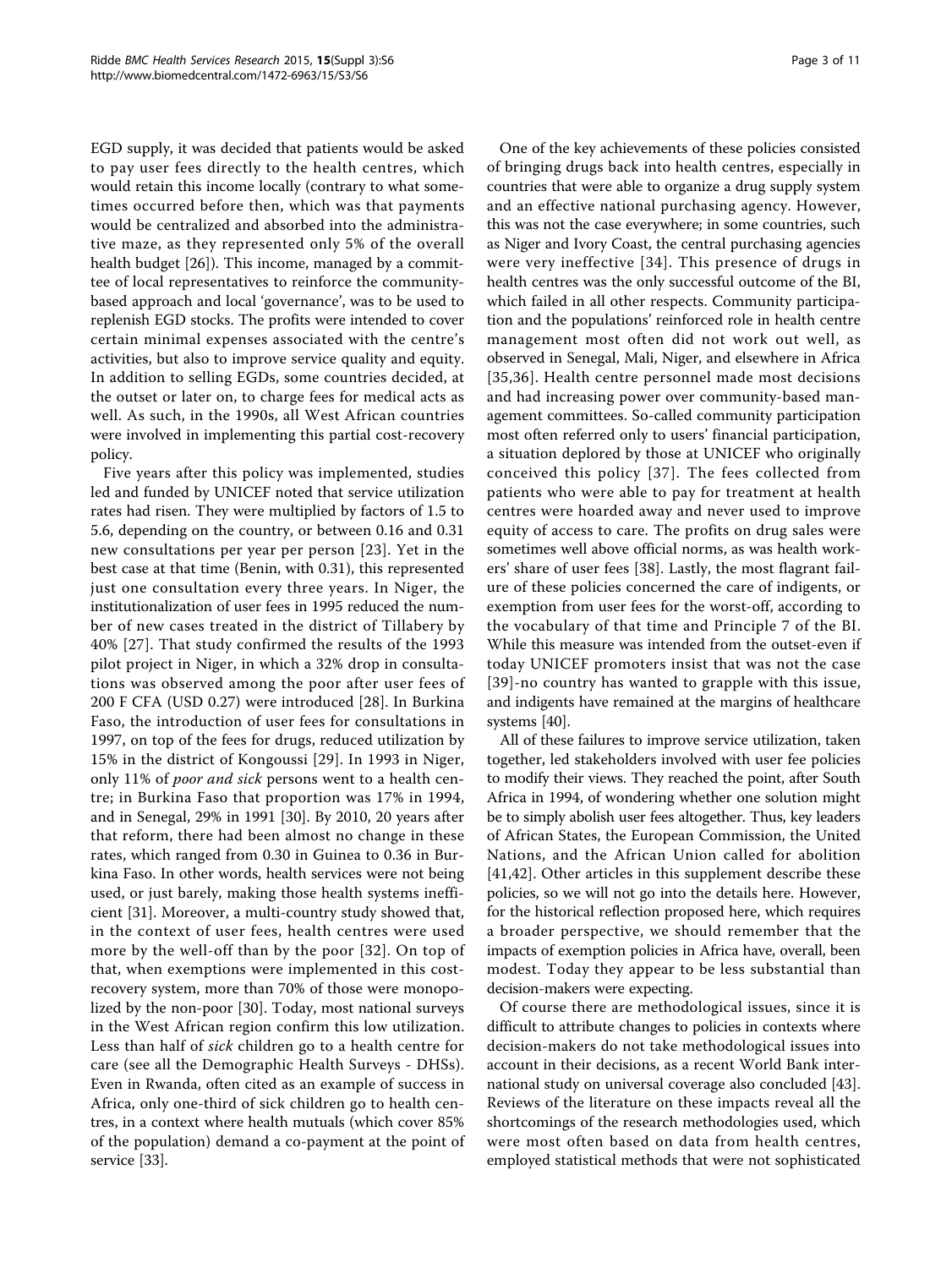enough for causal attribution, examined time frames that were too brief, or did not have sufficiently robust control groups [\[44,45](#page-8-0)]. These weaknesses are, of course, inherent in all evaluation processes examining public policies in natural contexts. However, these studies also highlight the desperate lack of rigorous data on the impacts of these policies in Africa, even if the trends regarding their positive impacts all point in the same direction [\[44,45](#page-8-0)]. In Burkina Faso, for instance, statistical modelling demonstrated that the lives of 14,000 to 19,000 children under five could be saved if a fee exemption policy that was shown to be effective in one region were to be scaled up nationally [[46](#page-8-0)].

Let us consider the example of one country where the needs are among the greatest in Africa: Niger, for which three robust studies have provided very useful data. A first study showed that interventions targeting child survival (free care policy, bed net distribution, malnutrition reduction program) saved nearly 60,000 lives compared with the situation in 1998 [[47](#page-8-0)]. However, with their methodology it was not possible to isolate the impacts of the free care policy because several major interventions were implemented concurrently. A second study carried out in four districts in Niger concluded that, in 2009, 70% of sick children went to a health centre, whereas that proportion had been only 14% before the fee exemption [[48\]](#page-8-0). A third study described the rise in health centre utilization after the implementation of free care for children. Although the rise was immediate and substantial (+98%) when the policy was implemented country-wide, it remained at that level until the end of the study period in December 2008. At the same time, however, there was considerable heterogeneity in the changes in the different districts; for example, four of the 11 districts studied were not able to sustain the immediate impacts on utilization after 18 months of implementation, but utilization stagnated in only one of those four [[49](#page-9-0)]. These three studies thus indicated that the situation for Nigerien children had improved greatly during the first two years of the policy's implementation. However, given the major problems that country encountered in implementing the exemption policy after 2009 (Diarra & Ousséini, this issue), this success must be reconsidered in light of the fact that most of the health centres subsequently declared bankruptcy [[50](#page-9-0)]. Sierra Leone, where nearly 85% of sick children were able to go to a health centre after three months of fee exemptions, compared to 45% previously [[51](#page-9-0)], appeared to be experiencing the same situation. In Zambia, the initial rise in service utilization (+32%) eroded over time, settling at only 19% after 18 months of implementation [[49\]](#page-9-0). Impacts were definite but shortterm, as the policy ran out of steam, problems arose in implementation, and drug shortages intensified, particularly due to lack of funds to support the policy [[52\]](#page-9-0), or to such funds being purely and simply diverted, as was the case in Sierra Leone [\[53](#page-9-0)]. In Zambia, the exemption policy did not seem to have affected the availability of drugs [[54](#page-9-0)], and, in any case, drug shortages occurred regardless of whether or not the health centres applied the exemption [[55\]](#page-9-0). In Mali, the policy providing free malaria treatment to children led to only a 30% increase in consultations [\[56](#page-9-0)], and the rise in the number of caesareans after medical acts and kits were made free was also modest but significant in one region (Kayes) for women living in cities with hospitals [[57](#page-9-0)]. However, that study also showed that the predicted probability of survival for mothers and newborns was improved (on the order of 10 percentage points) after free caesareans were introduced, in both cities and villages. These results take into account factors that might influence that probability, such as the women's ages, the district, clinical indications, history of caesareans, and existence of a referralevacuation system. However, women continue to pay a heavy financial price for caesareans, and between 20% and 50% of households still face catastrophic expenses [[58,59](#page-9-0)]. These few examples testify to the currently limited impacts of exemption policies in Africa. It would be just as easy to show numerous other cases where the impacts are not limited, but simply non-existent or destabilizing, as is the case for the elderly, children, and parturients in Senegal [\[60,61](#page-9-0)], adults in Zambia [[49](#page-9-0)], or even pregnant women and women in Sudan or Ethiopia [[62,63\]](#page-9-0).

On the other hand, two counter-examples can be presented to show that West African States are, in fact, able to find the means to make their exemption policies work. Both have to do with childbirth policies in two neighbouring countries.

First, in Ghana, the fee exemption policy for deliveries implemented in 2005 and its subsequent incorporation into the national health insurance contributed greatly to the increase in facility-based deliveries with qualified personnel. By the end of 2009, more than 70% of deliveries occurred in maternity units, according to information produced in seven health districts. This exemption policy also reduced inequalities in utilization, as it was women from the poorest households who benefited most. Of course, the policy alone could not eliminate these inequalities, but it helped to reduce them. The gap in assisted delivery rates between the least poor and the poorest went from 65% in 2004, before the first policy, to 54% in 2009 [\[64\]](#page-9-0).

Next, we turn to the national policy to subsidize assisted deliveries and caesareans in Burkina Faso. This policy's impacts have been impressive and could serve as proof to refute the hypothesis that West African States are incapable of seriously organizing a public policy. In some of the country's rural districts, with no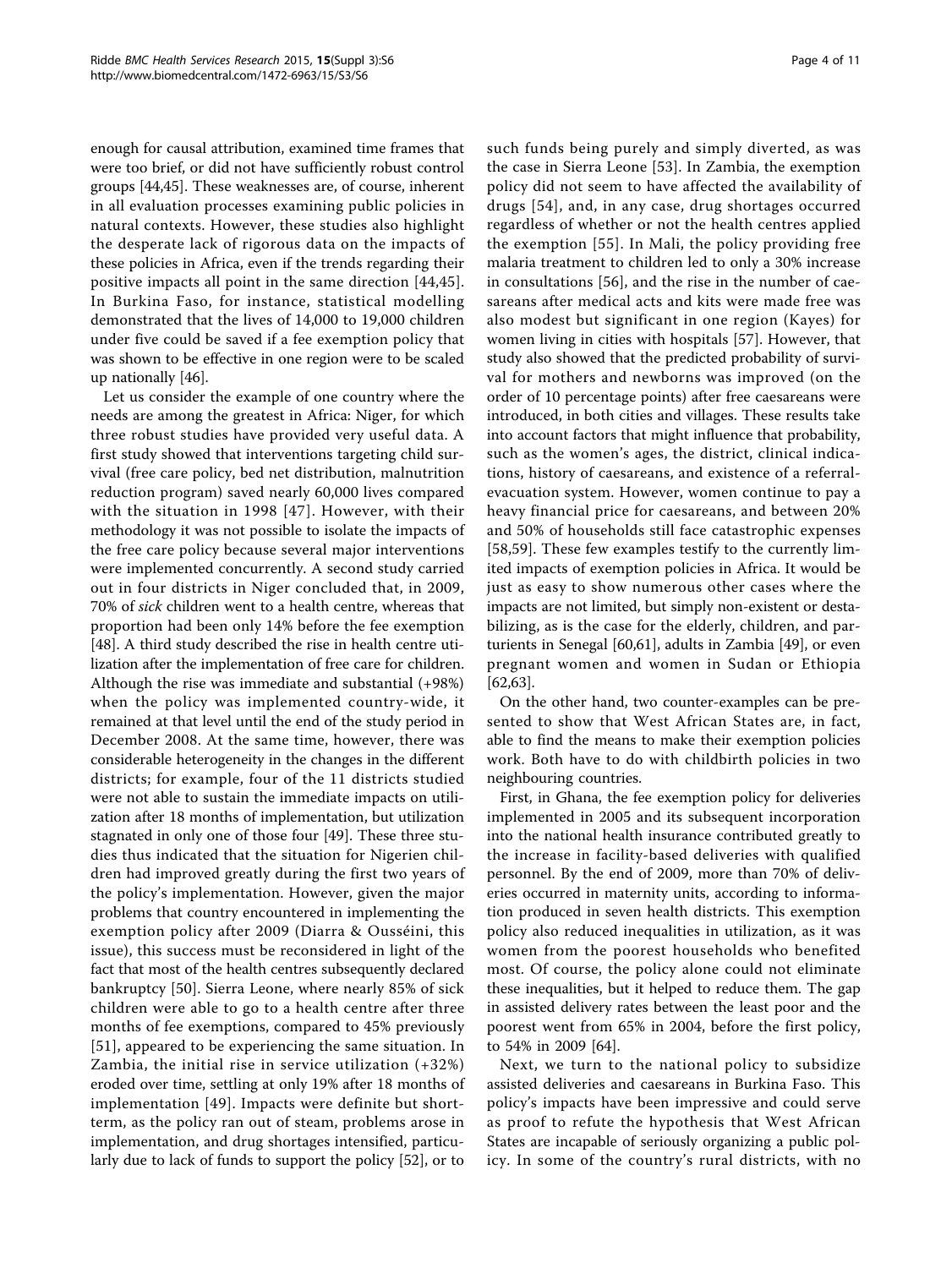external partner involvement, nearly 90% of women today deliver in the maternity unit of a health centre with qualified personnel. Expenses related to deliveries have also been substantially reduced [[65](#page-9-0),[66\]](#page-9-0). However, while these changes definitely qualify as successes in comparison with other countries in the region, numerous limitations should be noted. First, this is not a user fee abolition policy, but rather a subsidy, as the women still have to pay 20% of the costs as estimated by the Ministry of Health of Burkina Faso (i.e., USD 1.25). Then, total exemption from payment, funded by the State and adopted by the Parliament (without dedicated outside funding), was planned for indigent women. However, this exemption has never been applied, nor has any support ever been provided to health workers to ensure this measure's application (most are not even aware it exists), even though the funding is available [[67\]](#page-9-0). Lastly, there is a persistent discrepancy in the implementation, since numerous studies have shown, in several districts of the country, that over half of the women paid more than the standard fee required [[65](#page-9-0),[68,69\]](#page-9-0). Thus, in a context where the financial and human resources are all in place to support the policy's implementation, parturients continue to be victims of improper implementation, and inequalities between the poor and others persist, whereas they could have been mitigated if the funding voted for indigent women had been used as intended.

There is thus an implementation problem that explains, to some extent, the ineffectiveness of policies in West Africa (Olivier de Sardan, this issue). The user fee policies of the 1980s and 1990s made it possible finally to have drugs on hand locally, but only for people with the capacity to pay. Community participation, care for indigents, and quality of care (aside from drug availability) were neglected. The exemption policies of the 2000s have significantly improved access to care, but they are difficult to sustain, their implementation is chaotic, their funding is inadequate for the needs, and they have not yet managed to reduce the inequities of access to the healthcare system. And yet, whether for user fees or their abolition, a great deal of scientific and experiential knowledge was available to ensure the policies' design and implementation would be effective and equitable. Many pilot projects had been conducted in West Africa whose results could have been used to good effect, which was not done. Of course, as shown by Olivier de Sardan et al. (this issue), there are numerous challenges associated with scaling up and funding these policies and with using the knowledge from these pilot projects [[5](#page-8-0),[70\]](#page-9-0), to which we will return. We will show this in the next section before putting forward, in the conclusion, some explanations for this problematic knowledge transfer process at a time when there is a

growing trend toward having evidence-based medicine represented at the public policy table [[70\]](#page-9-0).

# Pilot projects that are essential yet unused/ unusable

When UNICEF launched the cost-recovery policy (WHO being opposed to this initiative at that time [[37](#page-8-0)]), some questioned how it was possible to proceed so quickly when the new policies were based only on a few pilot experiments: "It is dangerous to jump from two small projects to a multimillion dollar enterprise" [[71](#page-9-0)]. In Niger and Burkina Faso, experiments had been organized and driven by American aid agencies (USAID); in Benin, Guinea, and Mali (in particular) by UNICEF; and in Cameroon by German aid agencies [[23](#page-8-0),[28,](#page-8-0)[72\]](#page-9-0). Subsequently these experiments greatly influenced the political agenda toward selecting user fees as a solution for improving access to care. Lee and Goodman [[14\]](#page-8-0), in analyzing this period, state that "in the area of HCF [health care financing], a global elite has come to dominate policy discussions through their control of financial resources and, perhaps more importantly, control of the terms of debate through their expert knowledge, support of research, and occupation of key nodes in the global policy network." These pilot projects most often showed that the imposition of user fees, associated with the presence of drugs (which promoters took as an approximate measure of improvement in care quality), had made it possible for many more people to attend health centres. As we saw above, these utilization levels, while often higher than before, were nevertheless very low, and remained low 20 years after the fact. A synthesis article showed that some pilot projects even asserted that quality improvements could offset the negative impact of introducing user fees [\[73](#page-9-0)]. In Cameroon, for example, user fees without any quality improvement had negative impacts on the use of services by the worst-off. However, those authors showed that better availability of drugs in the health centres made up for the negative impacts of user fees [[72](#page-9-0)], even for the worst-off, a result also seen in an experience in Niger [\[28](#page-8-0)]. On the other hand, other studies then explained that the links between price, quality, and utilization are more complex than that, and that the different aspects of each of these dimensions can affect outcomes. Quality improvement does not automatically compensate for negative effects of higher prices on service utilization [[73\]](#page-9-0).

Moreover, none of these experiments in the 1990s focused seriously on access to care for indigents, on attempts at cross-subsidization, or on exemptions [[40,](#page-8-0)[74](#page-9-0)]. Even in the early 2000s, when a non-governmental organization (NGO) project funded entirely by the European Union was set up for three years in northern Burkina Faso to help this health region organize cost recovery (whose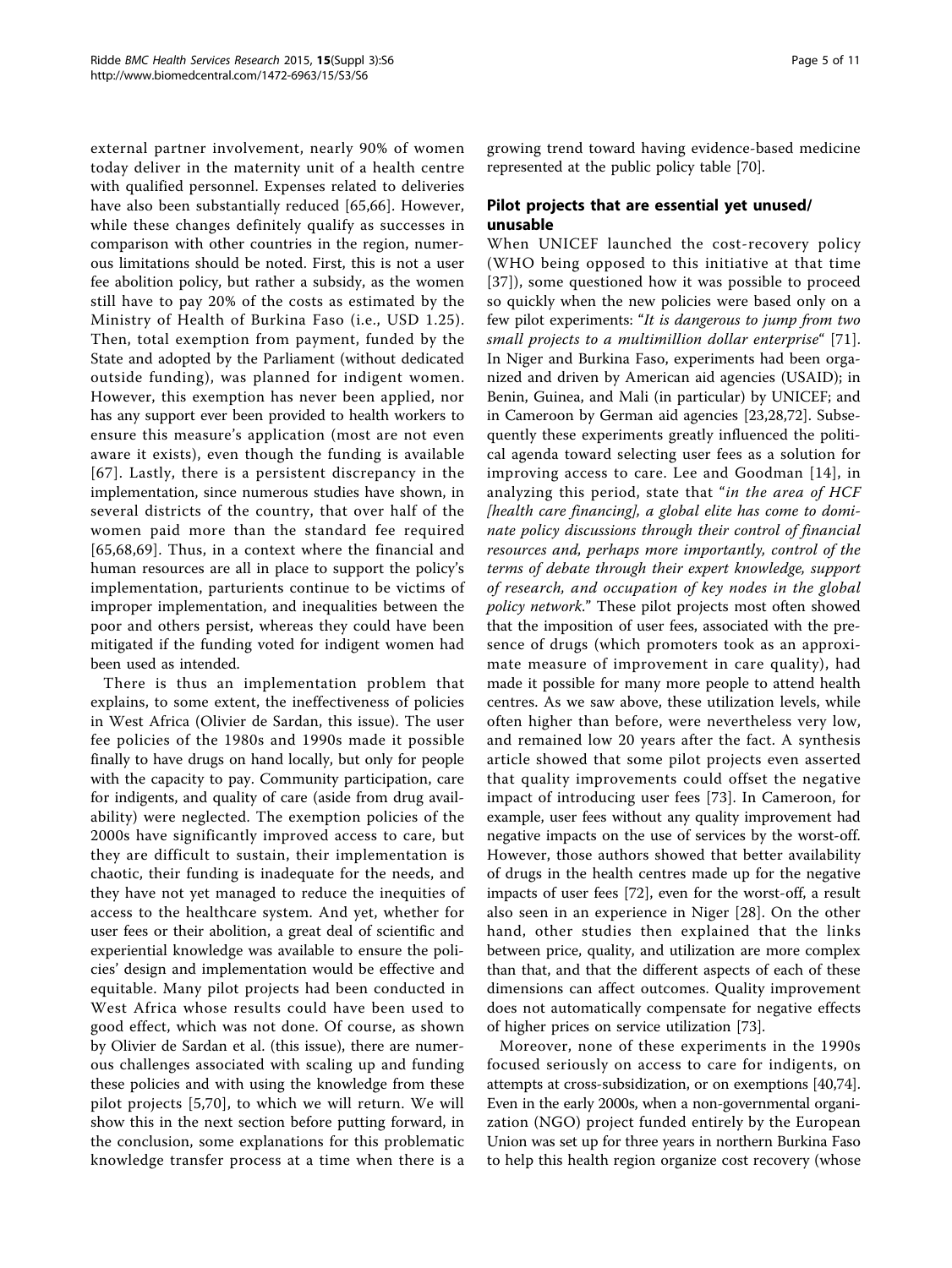shortcomings had been known for years), the issue of indigence was completely neglected. It was considered too complicated and not a priority by all the project's stakeholders, who were focused on geographic access to drugs [[75\]](#page-9-0). Moreover, one of the few studies undertaken to understand why this issue was not addressed showed that there was no window of opportunity nor any political entrepreneur available to propose solutions for indigent access to healthcare, which, in any case, was not considered a public problem [[76\]](#page-9-0). One of the few NGOs interested in the issue of indigence in Africa [[77](#page-9-0)], funded by UNICEF at the time, abandoned this issue. It gave up its attempted interventions for the worst-off, deciding instead to invest in supporting community-based health insurance plans, which never bother with the indigent [[78](#page-9-0)].

However, these experiments were all largely controlled by major international actors, and any success they had was due to the personal motivation of local managers [[79,80\]](#page-9-0). The problems they experienced in responding to population needs, the financial barrier created by user fees, and the lack of consideration for equity were never actually taken into account when public cost-recovery policies were being established and implemented. It was simply decided that these should be organized, and it was done, regardless of any scientific evidence about their difficulties and deficiencies. A little later in the narrative, near the end of the 2000s, the few, very rare operational studies undertaken to incorporate indigent care into cost-recovery systems revealed shortcomings of their own [\[81,82](#page-9-0)]. In Burkina Faso, studies indicated that rural communities could be effectively mobilized to select indigents [[83,84](#page-9-0)] without causing social stigmatization [[85](#page-9-0)]. However, at the same time, those studies highlighted rural households' feeble capacity to contribute financially to providing care for the worst-off. In other words, considering the poverty of rural areas, it did not seem feasible to expect the poor, who rarely use paid services at health centres, to fund, by means of user fees, access to free care for the indigent. It was difficult to ask the poor to fund exemptions for the very poor. The principles of the BI, under which payments were required from some patients while others were exempted at the most decentralized levels of the healthcare system, thus came up against the reality of households' contributive capacity. The issue of the losses generated by these exemptions and whether they should be covered centrally by the State is fundamental, but has rarely been considered. This is why, all along, and most recently through WHO and the movement for universal coverage [\[20](#page-8-0)], there has been a push to fund healthcare based on the principle of prepaid contributions shared at the national level and adapted to people's capacity to pay.

But before these principles were given concrete expression, or any political will was felt, as happened in

Ghana, other pilot projects were conducted in the mid-2000s in certain West African countries that had not engaged heavily in exemption policies. Most often these projects experimented with fee exemptions, not only for the indigent, but also for categories of people considered vulnerable (children, pregnant women, etc.), and most often directly in line with Millennium Development Goals (MDGs). This was the case in Burkina Faso, Mali, Niger (see 4th section below), as well as in Ivory Coast, Guinea, and the Democratic Republic of Congo [[86-88](#page-9-0)]. As in the cost-recovery projects, these were aimed at demonstrating the principle, but in the opposite direction, i.e., showing the effectiveness and equity of user fee abolition. In all cases, the outcomes were conclusive, but the magnitude of the increase in utilization was beyond comparison with the experiments of the 1990s. Utilization reached record highs for such data, to our knowledge. In these pilot projects, utilization was so great that most often, after a few years, it neared optimal satisfaction of population health needs. Utilization rates were nearly three (sometimes more) consultations per year per child. More than 80% of sick children went to health centres, and almost all women gave birth in maternity units [[89,90\]](#page-9-0). The weight of the financial barrier in determining utilization was clearly demonstrated as, most often, these experiments did not address geographic barriers to care. Like the cost-recovery projects, these experiments were largely under the control of international organizations (with a greater preponderance of NGOs, compared with the 1990s), but with a certain heterogeneity of processes. On one side were the NGOs 'without borders', whose actions followed a substitutive approach; this was the case in some districts of Mali, in Guinea Conakry, and in the Democratic Republic of Congo. On the other side, some NGOs attempted to integrate their projects into the healthcare system and essentially took on the role of third-party payers who paid health centres on behalf of patients, as was done in Burkina Faso.

However, what is most remarkable is that the lessons derived from these pilot projects of the 2000s were no more taken into account in public policies than the results of the 1990s cost-recovery projects had been. In Niger, for example, the State drafted its free care policy for children under five without taking into account the results of a pilot project, despite the fact that they were well known and had been studied by the authorities [[91](#page-9-0)]. In Mali, a pilot project showed that making drugs free without removing user fees for consultations did not adequately satisfy population needs [[92\]](#page-9-0). Nevertheless, the State followed this principle in drafting its policy (Touré, this issue), with the result that the outcomes were limited. Trials in Burkina Faso showed that many more women used maternity units when deliveries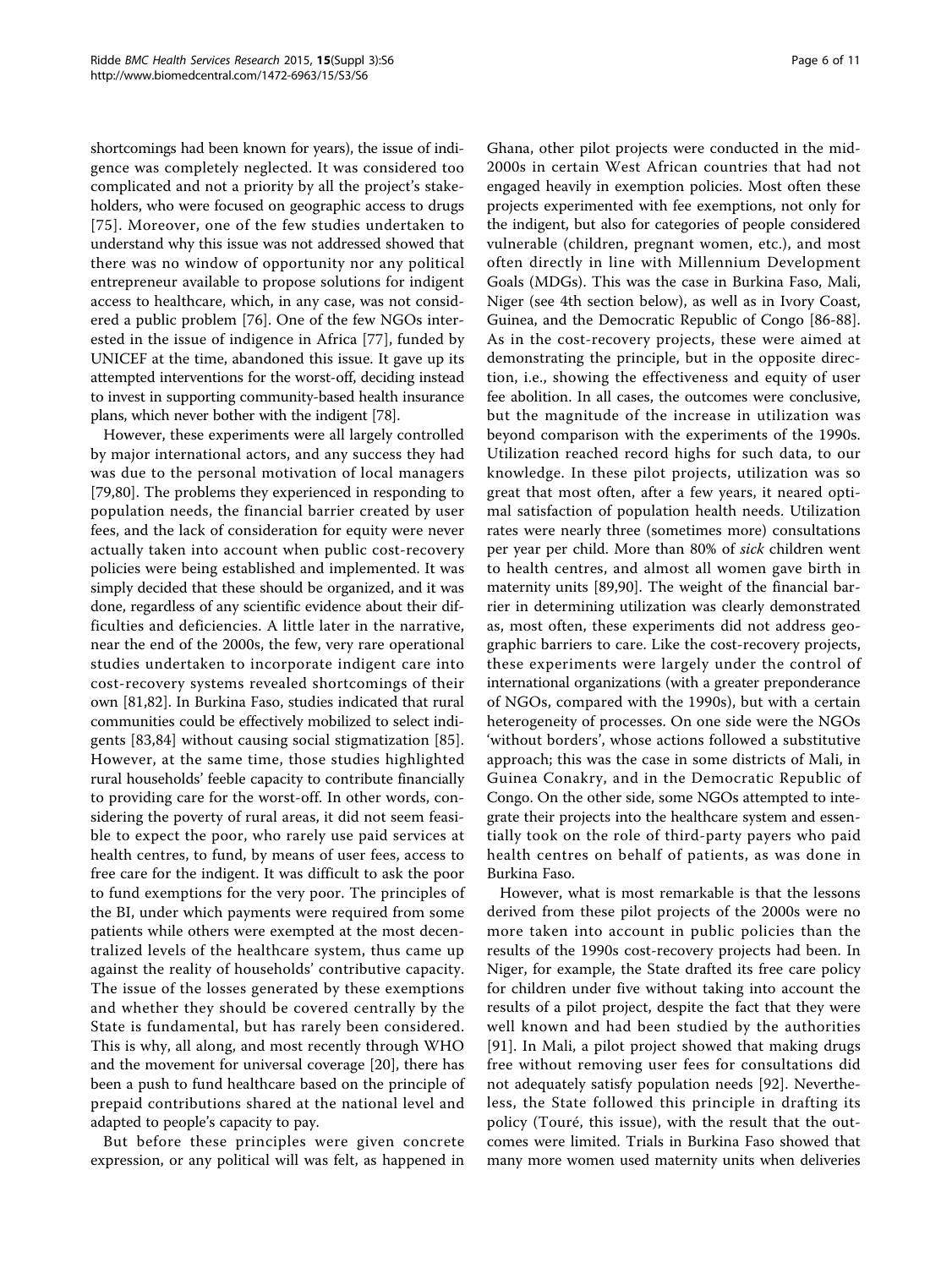were free than when they were only subsidized [\[93\]](#page-10-0), and a study showed that the budget voted by the National Assembly for this policy was enough to organize such an exemption [\[67\]](#page-9-0). Yet the State continued to require women to pay, to 'participate' financially, with the stated aim (debunked by scientific evidence [[11](#page-8-0)]) of making people 'responsible' [[94\]](#page-10-0).

Still, Burkina Faso did occasionally take into account the results of pilot projects, as Ghana did when decisionmakers decided to scale up the free delivery policy to the national level after a pilot in four regions [[95\]](#page-10-0). For instance, in Burkina Faso, trials of cost-sharing for caesareans in some districts of the country [[96\]](#page-10-0) enabled the authorities to estimate the caesarean costs that needed to be taken into account in the emergency obstetrics and newborn care (EmONC) policy. They also decided, in a move that was quite unusual in the region, to cover the full cost of transportation between the health centre and the district hospital for emergency obstetric cases. Yet this remains an isolated example, as most often decisionmakers in Burkina Faso have no desire to carry out pilot projects to inform their decisions. We see this currently with regard to the introduction of pay-for-performance, which has been widely promoted by the World Bank. In the fight against malaria, the situation is even more disturbing. In fact, the national policy for home-based malaria treatment by community health workers (PECADO) was deployed country-wide without waiting for the results of pilot projects that the State itself had organized in three districts. Thus, Burkina Faso remains a baffling case of inconsistent choices by decisionmakers, who most often say they do not want pilot projects (the case of pay-for-performance), but sometimes commission them (malaria), sometimes accept their existence (free care programs), but do not often take them into account (caesareans).

# The challenges of using pilot projects in drafting public policies

In theory, those drafting a public policy should take into account lessons derived from prior studies to ensure the policy is contextually appropriate and to avoid any deviation in its implementation, so that the objectives might be attained. However, the example of the institutionalization and subsequent abolition of user fees in West Africa seems to demonstrate that this is not done.

Scaling up any healthcare innovation, such as user fees or their abolition, is clearly not easy, as there are numerous factors to take into account, above and beyond the innovation's intrinsic instrumental components. Factors that require particular attention include the functioning of the healthcare system and its particular shortcomings, the characteristics of the organization promoting the pilot project, such as NGOs (perceived by the State as being too often focused on rights, social context and environment, on values related to equity, and on problems related to healthcare funding), as well as the scaling-up approach used during the course of the experiment [[97](#page-10-0)].

How this scaling-up of fee exemption pilot projects is to be funded is certainly a core issue. However, more than being a question of means, this issue appears to us to be a matter of political will and priorities in the public agenda. The first thing to note is that almost no African countries give sufficient priority to the health sector. The objective of dedicating 15% of the State's budget to this sector (Abuja Declaration, 2001) is rarely met (13.6% in Burkina Faso, 10% in Mali, 11.1% in Niger) [[98\]](#page-10-0). Yet national and international resources are often available. Certainly, we could mention here the new mining and oil revenues available to the three countries covered by our research program, even though access to information on this subject is limited. We could also, however, point to the example of Mali, where 31 billion franc CFA was allocated for Ministry of Health activities in 2009 from external (and therefore available) funding, but was never paid out [[99](#page-10-0)]. As well, certain national resources normally allocated for the poor are sometimes misused. The 120 billion franc CFA released by the Burkinabè government during the 2008 crisis to help the worst-off actually benefited the more affluent [\[100](#page-10-0)]. This 120 billion franc CFA should be considered in comparison with the 2 billion franc CFA annual budget of the national childbirth subsidy program. The issue here is one of priorities and proper use of resources. In recent years, Ghana has had the political intent to increase its value-added tax (VAT) (which remains progressive [[101\]](#page-10-0)) to fund two-thirds of its national health insurance [[95](#page-10-0)]. Meanwhile, in 2012, Niger and Gabon managed to mobilize 2 billion F CFA to send their football teams to the Africa Cup of Nations! Finally, more resources would be available at the international level if donor countries would respect their commitment to devote 0.7% of their gross national product to public development aid [\[102](#page-10-0)].

Thus, it makes little sense for certain NGOs or international aid agencies to set up pilot projects in Africa without bothering to adapt them adequately to States' capacities, beyond demonstrating a principle that might, in some situations, still be important to carry out. A better solution would be to adopt a stepwise approach in which pilot projects would be organized by and for the State. To some extent, this is what has been done in Burkina Faso over the past few years with regard to fee exemptions for children under five. Some NGOs and their funding agencies worked together to implement pilot projects that were increasingly integrated into the health system context (even to the extent, after five years, of asking the districts to manage the reimbursement of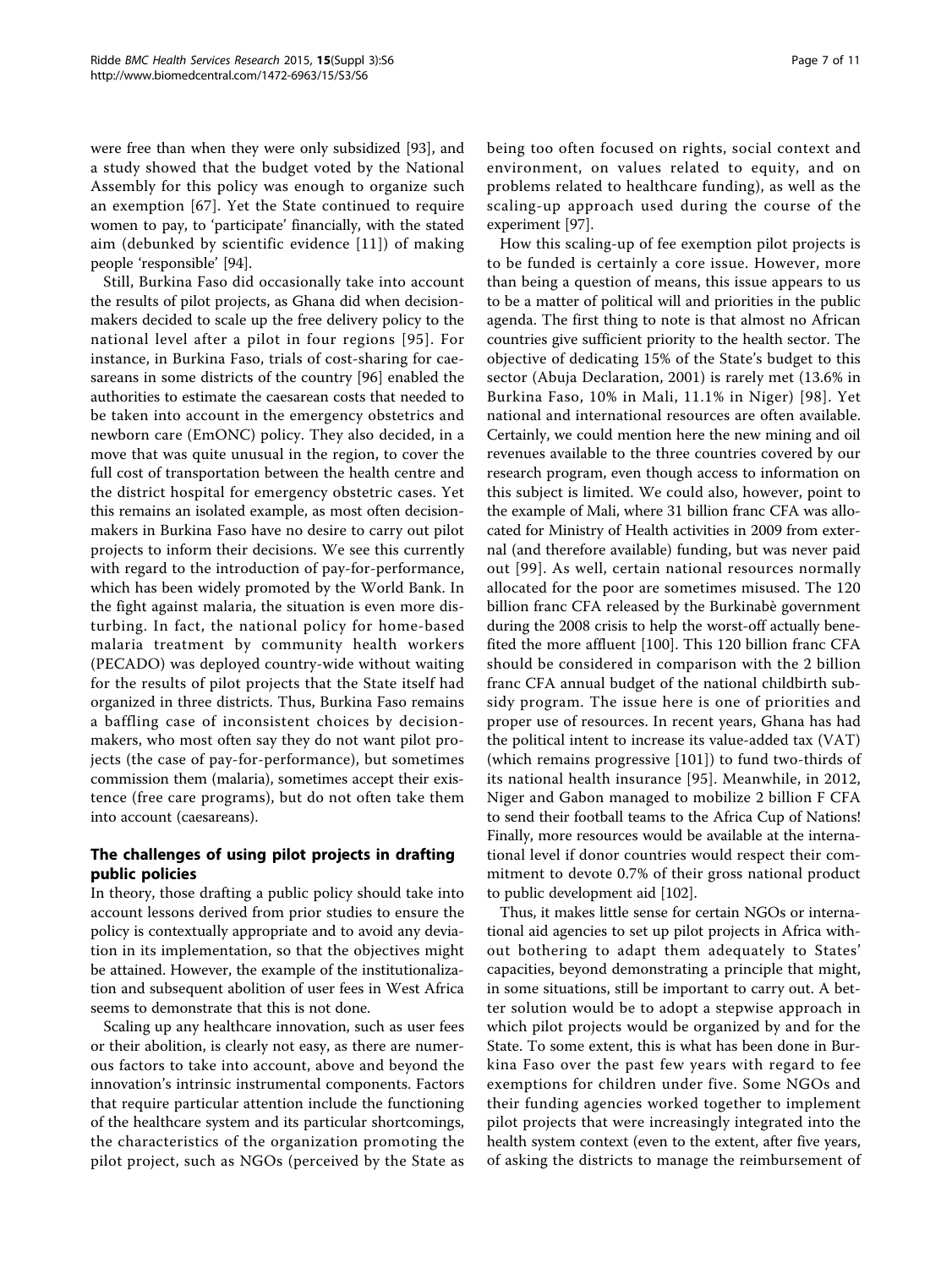<span id="page-7-0"></span>fees with the NGO's budget), while producing evidence that could inform national decision-making [[103](#page-10-0)]. The State took the time to understand these projects (2008- 2012), to carry out its own feasibility study for a national policy (2012), and to produce a well-argued strategic document (2013) that was submitted to the Ministry of Health. History (and research) will tell whether this process was helpful to the Burkinabè authorities in their decision-making.

However, we have seen that, for political reasons, decision-makers balk at the pilot project approach, in the name of equal treatment for all, but also because of the difficulty of explaining to citizens the value of such experiments. Nevertheless, even when these experiments are taken into account, if the evidence shows that user fees do not make patients more 'responsible', or that exempting people from paying for drugs but not for consultations has only limited benefits, decision-makers often have trouble considering these facts. Of course, we can challenge those naïve researchers who believe public policies should be based only on evidence, setting aside political concerns. On the other hand, we might also ask whether decision-makers' own knowledge and ideologies might not be impediments (that should be taken into account rather than ignored) to the formulation of appropriate public policies [[104,105\]](#page-10-0). In the case of user fees, their ideas about the role of the market or of the State certainly underlie their understanding of the policy instrument. The economic framework has taken centre place in public policy formulation [[106](#page-10-0)]. However, to those who read most of the documentation on national health policies and other national health development programs in that region, this comes as no surprise, as these documents are not based on any scientific references, whether local or international.

A recent study in another region of Africa (Uganda) than the one covered in this article appeared to show, conversely, that decision-making on user fees abolition policy was influenced by evidence [\[107](#page-10-0)]. However, it also showed that community complaints appeared to exert the greatest influence on decision-makers, yet these types of data are based on public opinion and not on information verified by research.

# Conclusion

There is thus a real discrepancy between the current state of knowledge on healthcare user fees and their abolition, on one hand, and how that knowledge is taken into account in public policies, on the other. Involving decision-makers as early as possible in reflecting on research priorities, implementing them and then applying results is certainly one approach that should continue to be promoted, even though it presents significant challenges [[70\]](#page-9-0). It is tempting to think that the

ways in which lessons from pilot projects are used do not follow any clear logic. It may also be, however, that this situation is caused by cognitive dissonance, in which only those lessons that reinforce the authorities' existing ideas are retained, while those that contradict their beliefs are dismissed. Thomas Kida [[108\]](#page-10-0) reminds us, indeed, that "by selectively focusing on supporting information, we ignore contradictory information that may be very relevant to the decisions we make." Pierre Muller quite rightly asked "where does this idea come from, that a public policy expresses a sort of 'truth' of the moment, not based on the outcome of a scientific experiment, but because it corresponds to the actors' beliefs?" (authors' translation) [[109](#page-10-0)]. This opens up a new field of research, to our knowledge as yet unexplored in West Africa, which would study the links between researchers and decision-makers, between science and policy, and between ideas and evidence.

### Competing interests

The author worked as a consultant for NGOs that implemented user fee exemption interventions in Africa. The funders and NGOs did not take part in decisions on the study design, data collection or analysis, nor in the preparation or publication of this manuscript.

#### Authors' contributions

VR conceived the idea, wrote the draft and final version of the manuscript.

#### Acknowledgements

The author would like to thank Gilles Dussault, Vinh-Kim N'Guyen, Jean-Pierre Olivier de Sardan, Laurence Touré and the three anonymous reviewers for their constructive comments on an earlier version of this text. This article is drawn from a research program funded by the Agence Française de Développement (AFD) and the International Development Research Centre (IDRC) of Canada. V. Ridde holds a CIHR-funded Research Chair in Applied Public Health (CPP 137901). Thanks to Donna Riley for translation and editing support.

#### Declarations

This article has been modified from the chapter De la généralisation à la suppression du paiement direct: une histoire de politiques publiques et de projets pilotes by V. Ridde in the book Une politique publique de santé et ses contradictions. La gratuité des soins au Burkina Faso, au Mali et au Niger, J.-P. Olivier de Sardan and V. Ridde (eds), 2014, Karthala, Paris [\[110](#page-10-0)], with the permission of the publisher.

The publication of this supplement was funded by a grant from International Development Research Centre (IDRC), Ottawa, Canada. This article has been published as part of BMC Health Services Research Volume 15 Supplement 3, 2015: User Fee Exemption Policies. The full contents of the supplement are available online at [http://www.](http://www.biomedcentral.com/bmchealthservres/supplements/15/S3) [biomedcentral.com/bmchealthservres/supplements/15/S3](http://www.biomedcentral.com/bmchealthservres/supplements/15/S3).

#### Authors' details <sup>1</sup>

<sup>1</sup>Department of Social and Preventive Medicine, University of Montreal School of Public Health, Montreal, Québec, Canada. <sup>2</sup>University of Montreal Public Health Research Institute (IRSPUM), Montreal, Québec, Canada.

#### Published: 6 November 2015

#### References

Rutherford ME, Mulholland K, Hill P: How access to health care relates to under-five mortality in sub-Saharan Africa: systematic review. Trop Med Int Health 2010, 15(5):508-19.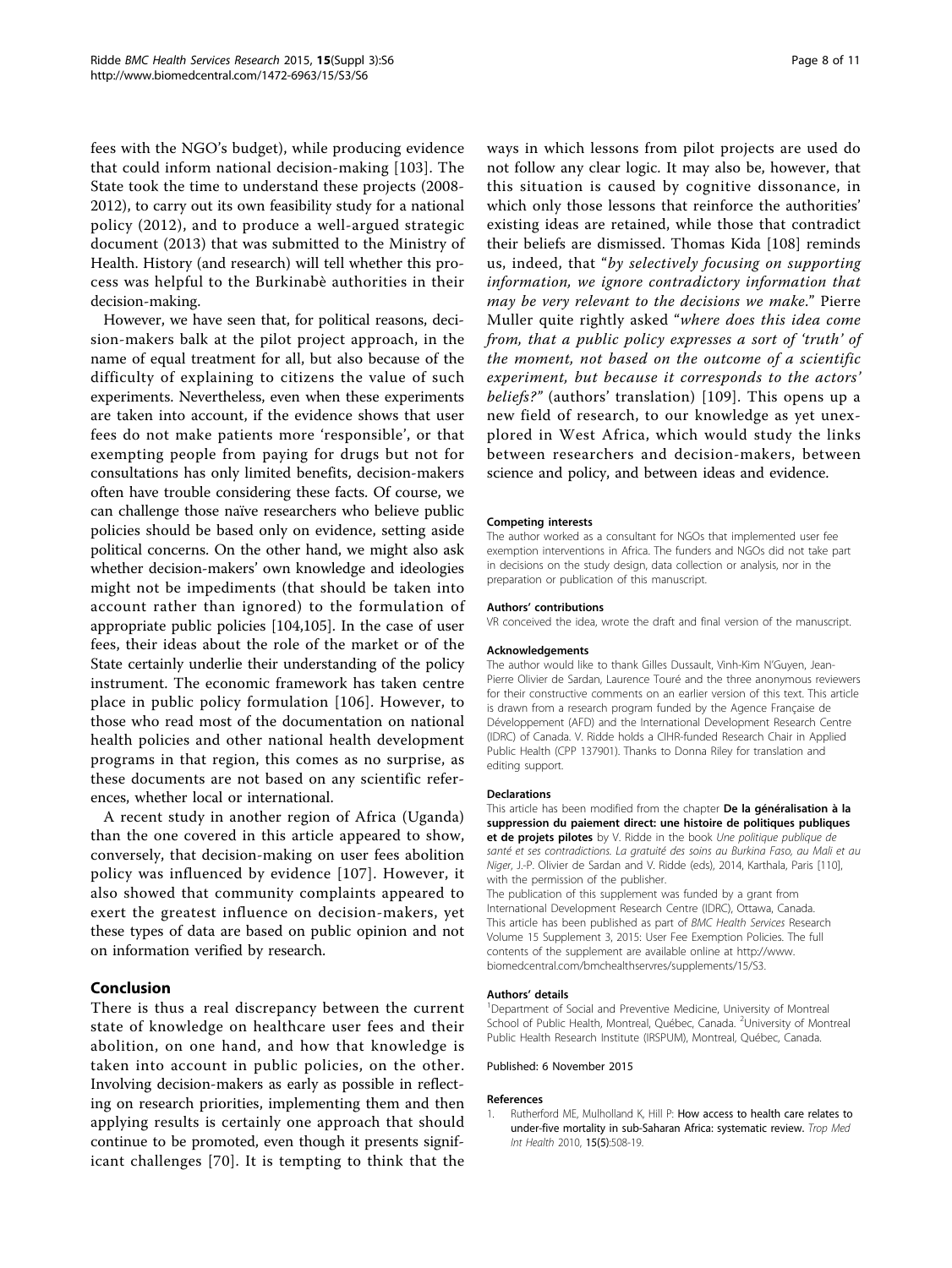- <span id="page-8-0"></span>2. Bedford J, Singh A, Ponferrada MB, Eldred L: Access to health services: analysing non-financial barriers in Ghana, Bangladesh, Vietnam and Rwanda using qualitative methods: a review of the literature New York: UNICEF, Knowledge Management and Implementation Research Unit, Health Section, Program Division; 2013.
- 3. Pluye P, Potvin L, Denis JL: Making public health programs last: conceptualizing sustainability. Eval Program Plann 2004, 27(2):121-33.
- 4. Howlett MP: Designing public policies: principles and instruments New York: Routledge; 2011.
- 5. Simmons R, Fajans P, Ghiron L: Scaling up health service delivery: from pilot innovations to policies and programmes Geneva: World Health Organization; 2007.
- 6. Ridde V, Robert E, Meessen B: A literature review of the disruptive effects of user fee exemption policies on health systems. BMC Public Health 2012, 12:289.
- 7. Lagarde M, Palmer N: The impact of user fees on access to health services in low- and middle-income countries. Cochrane Database Syst Rev 2011, , 4: CD009094.
- 8. James CD, Hanson K, McPake B, Balabanova D, Gwatkin D, Hopwood I, et al: To retain or remove user fees? Reflections on the current debate in low and middle-income countries. Appl Health Econ Health Policy 2006, 5(3):137-153.
- Collins JA, Fauser BC: Balancing the strengths of systematic and narrative reviews. Hum Reprod Update 2005, 11(2):103-104.
- 10. Evans R, Barer M, Stoddart G: User fees for health care: why a bad idea keeps coming back. Toronto: Canadian Institute for Advanced Research Program in Population Health, Working Paper 26 1993.
- 11. Bates M-A, Glennerster R, Gumede K, Duflo E: The price is wrong. Field ACTions Science Reports [Online] 2012, , Special: 4[\[http://factsreports.revues.](http://factsreports.revues.org/1554) [org/1554](http://factsreports.revues.org/1554)], 2012, Online since 31 January 2012. Accessed 23 May 2015.
- 12. Brunet-Jailly J: In Le pendule du financement de la santé : de la gratuité au recouvrement des coûts. Santé internationale : Les enjeux de santé au Sud. Paris: Les Presses de Sciences-Po;Kerouedan D 2011:227-46.
- 13. Robert E, Ridde V: Global health actors no longer in favor of user fees: a documentary study. Global Health 2013, 9:29.
- 14. Lee K, Goodman H: In Global policy networks: the propagation of health care financing reform since the 1980s. Health policy in a globalising world. Cambridge: Cambridge University Press;Lee K, Buse K, Fustukian S 2002:97-199.
- 15. Waweru E, Goodman C, Kedenge S, Tsofa B, Molyneux S: Tracking implementation and (un)intended consequences: a process evaluation of an innovative peripheral health facility financing mechanism in Kenya. Health Policy Plan 2015.
- 16. de Ferranti D: Paying for health services in developing countries. Staff working paper no SWP 721 Washington: World Bank;1985.
- 17. Rodin J, de Ferranti D: Universal health coverage: the third global health transition? Lancet 2012, 380(9845):861-862.
- 18. Victora CG, Vaughan JP, Barros FC, Silva AC, Tomasi E: Explaining trends in inequities: evidence from Brazilian child health studies. Lancet 2000, 356(9235):1093-1098.
- 19. Victora CG, Barros A, Axelson H, Bhutta Z, Chopra M, França G, et al: How changes in coverage affect equity in maternal and child health interventions in 35 Countdown to 2015 countries: an analysis of national surveys. Lancet 2012, 380(9848):1149-1156.
- 20. WHO: Arguing for universal health coverage Geneva: World Health Organization; 2013.
- 21. WHO: Service Availability and Readiness Assessment (SARA): an annual monitoring system for service delivery Working document version 2.1 Geneva: World Health Organization; 2013.
- 22. Walker CL, Rudan I, Liu L, Nair H, Theodoratou E, Bhutta ZA, et al: Global burden of childhood pneumonia and diarrhoea. Lancet 2013, 381(9875):1405-1416.
- 23. Soucat A, Gandaho T, Levy-Bruhl D, De Bethune X, Alihonou E, Ortiz C, et al: Health seeking behaviour and household health expenditures in Benin and Guinea : the equity implications of the Bamako Initiative. Int J Health Plann Manage 1997, 12(Suppl 1):S137-S163.
- 24. Wagenaar BH, Sherr K, Fernandes Q, Wagenaar AC: Using routine health information systems for well-designed health evaluations in low- and middle-income countries. Health Policy Plan 2015, doi:10.1093/heapol/czv029.
- 25. Van Lerberghe W, de Brouwere V: Etat de santé et santé de l'Etat en Afrique subsaharienne. Afrique Contemporaine 2000, 195(Special):175-190.
- 26. Nolan B, Turbat V: Cost recovery in public health services in sub-Saharan Africa Washington, DC: World Bank; 1995.
- 27. Meuwissen LE: Problems of cost recovery implementation in district health care: a case study from Niger. Health Policy Plan 2002, 17(3):304-313.
- 28. Diop F, Yazbeck A, Bitran R: The impact of alternative cost recovery schemes on access and equity in Niger. Health Policy Plan 1995, 10(3):223-240.
- 29. Ridde V: Fees-for-services, cost recovery, and equity in a district of Burkina Faso operating the Bamako Initiative. Bull World Health Organ 2003, 81(7):532-538.
- 30. Leighton C, Diop F: Protecting the poor in Africa: impact of means testing on equity in the health sector in Burkina Faso, Niger, and Senegal Bethesda, MD: Health Financing and Sustainability (HFS) Project, Abt Associates Inc; 1995.
- 31. Marschall P, Flessa S: Efficiency of primary care in rural Burkina Faso: a two-stage DEA analysis. Health Econ Rev 2011, 1:5.
- 32. Castro-Leal F, Dayton J, Demery L, Mehra K: Public spending on health care in Africa: do the poor benefit? Bull World Health Organ 2000, 78(1):66-74.
- 33. Lu C, Chin B, Lewandowski J, Basinga P, Hirschhorn L, Hill K, et al: Towards universal health coverage: an evaluation of Rwanda Mutuelles in its first eight years. PLoS One 2012, 7(6):e39282.
- 34. Aubry L: Analyse de la situation et des besoins du système d'approvisionnement et de gestion des produits pharmaceutiques au Niger. Niamey: Ministère de la santé publique, Direction générale de la santé publique 2008.
- Foley EE: Your pocket is what cures you: the politics of health in Senegal Piscataway, NJ: Rutgers Press; 2010.
- 36. McCoy DC, Hall JA, Ridge M: A systematic review of the literature for evidence on health facility committees in low- and middle-income countries. Health Policy Plan 2012, 27(6):449-466.
- 37. Paganini A: The Bamako Initiative was not about money. Health Policy Dev 2004, 2(1):11-13.
- 38. Kafando Y, Ridde V: Les ressources financières des comités de gestion du Burkina Faso peuvent améliorer l'équité d'accès au système de santé. Cahiers Santé 2010, 20(3):153-161.
- 39. Knippenberg R, Nafo FT, Osseni R, Camara YB, El Abassi A, Soucat A: Increasing clients' power to scale up health services for the poor: the Bamako Initiative in West Africa. Background paper to the World Development Report Washington, DC: World Bank; 2003.
- 40. Gilson L, Kalyalya D, Kuchler F, Lake S, Organa H, Ouendo M: The equity impacts of community financing activities in three African countries. Int J Health Plann Manage 2000, 15(4):291-317.
- 41. African Union: Decisions, declarations, resolution. Assembly of the African Union. Fifteenth ordinary session Kampala, Uganda; 2010 [\[http://www.au.int/en/](http://www.au.int/en/sites/default/files/ASSEMBLY_EN_25_27_July_2010_BCP_ASSEMBLY_OF_THE_AFRICAN_UNION_Fifteenth_Ordinary_Session.pdf) [sites/default/files/ASSEMBLY\\_EN\\_25\\_27\\_July\\_2010\\_BCP\\_ASSEMBLY\\_OF\\_THE\\_](http://www.au.int/en/sites/default/files/ASSEMBLY_EN_25_27_July_2010_BCP_ASSEMBLY_OF_THE_AFRICAN_UNION_Fifteenth_Ordinary_Session.pdf) [AFRICAN\\_UNION\\_Fifteenth\\_Ordinary\\_Session.pdf\]](http://www.au.int/en/sites/default/files/ASSEMBLY_EN_25_27_July_2010_BCP_ASSEMBLY_OF_THE_AFRICAN_UNION_Fifteenth_Ordinary_Session.pdf), 25-27 July. Accessed 23 May 2015.
- 42. The Global Campaign for the Health Millennium Development Goals: Leading by example: protecting the most vulnerable during the economic crisis Oslo: Office of the Prime Minister of Norway; 2009.
- 43. Giedion U, Alfonso EA, Díaz Y: The impact of universal coverage schemes in the developing world: a review of the existing evidence Washington, DC: World Bank; 2013.
- 44. Lagarde M, Palmer N: The impact of user fees on health service utilization in low- and middle-income countries: how strong is the evidence? Bull World Health Organ 2008, 86(11):839-848.
- 45. Dzakpasu S, Powell-Jackson T, Campbell OM: Impact of user fees on maternal health service utilization and related health outcomes: a systematic review. Health Policy Plan 2014, 29(2):137-150.
- 46. Johri M, Ridde V, Heinmüller R, Haddad S: Estimation of maternal and child mortality one year after user-fee elimination: an impact evaluation and modelling study in Burkina Faso. Bull World Health Organ 2014, 92:706-715.
- 47. Amouzou A, Habi O, Bensaïd K, the Niger Countdown Case Study Working Group: Reduction in child mortality in Niger: a Countdown to 2015 country case study. Lancet 2012, 380(9848):1169-1178.
- Page AL, Hustache S, Luquero FJ, Djibo A, Manzo ML, Grais RF: Health care seeking behavior for diarrhea in children under 5 in rural Niger: results of a cross-sectional survey. BMC Public Health 2011, 11:389.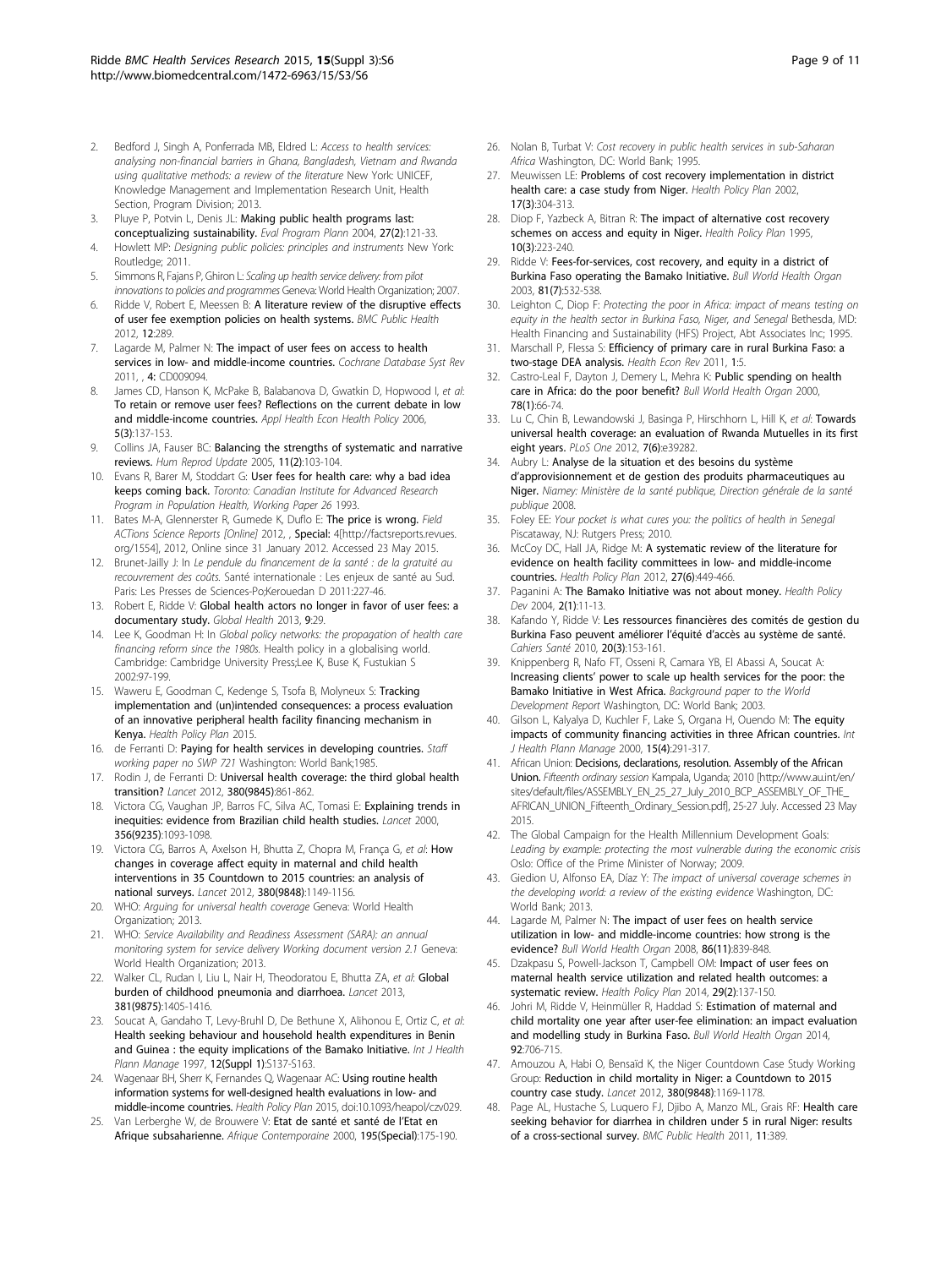- <span id="page-9-0"></span>49. Lagarde M, Barroy H, Palmer N: Assessing the effects of removing user fees in Zambia and Niger. J Health Serv Res Policy 2012, 17(1):30-36.
- 50. Kafando Y, Ridde V: Les effets des politiques d'exemption sur les finances communautaires au Mali et au Niger. In Une politique publique de santé et ses contradictions: La gratuité des soins au Burkina Faso, au Mali et au Niger.. Paris: Khartala;Olivier de Sardan J-P, Ridde V 2014.
- 51. Statistics Sierra Leone, Ministry of Health and Sanitation: Sierra Leone Multiple Indicator Survey 2010 Freetown, Sierra Leone: Statistics Sierra Leone, Ministry of Health and Sanitation; 2012.
- 52. Nimpagaritse M, Bertone MP: The sudden removal of user fees: the perspective of a frontline manager in Burundi. Health Policy Plan 2011, 26(suppl 2):ii63-ii71.
- 53. Maxmen A: Sierra Leone's free health-care initiative: work in progress. Lancet 2013, 381(9862):191-192.
- 54. Masiye F, Chitah BM, Chanda P, Simeo F: Removal of user fees at Primary Health Care facilities in Zambia. A study of the effects on utilisation and quality of care EQUINET Discussion paper series 57 Harare: EQUINET, UCT HEU; 2008.
- 55. Hadley M: Does increase in utilisation rates alone indicate the success of a user fee removal policy? A qualitative case study from Zambia. Health Policy 2011, 103(2-3):244-254.
- 56. Heinmüller R, Ridde V: Les effets des mesures d'exemptions et de subventions des traitements anti-paludéens sur la fréquentation des centres de santé au Mali : analyse longitudinale dans quatre districts. In Une politique publique de santé et ses contradictions : La gratuité des soins au Burkina Faso, au Mali et au Niger. Paris: Khartala;Olivier de Sardan J-P, Ridde V 2014:
- 57. Fournier P, Dumont A, Tourigny C, Philibert A, Coulibaly A, Traoré M: The free caesareans policy in low-income settings: an interrupted time series analysis in Mali (2003-2012). PLoS One 2014, 9(8):e105130.
- 58. Ravit M, Philibert A, Tourigny C, Traoré M, Coulibaly A, Dumont A, et al: The Hidden costs of a free caesarean section policy in West Africa (Kayes Region, Mali). Matern Child Health J 2015, 19(8):1734-1743.
- 59. Arsenault C, Fournier P, Philibert A, Sissoko K, Coulibaly A, Tourigny C, et al: Emergency obstetric care in Mali: catastrophic spending and its impoverishing effects on households. Bull World Health Organ 2013, , 91: 207-216.
- 60. Mbaye E, Kâ M, Ridde V: « Les bonnes intentions ne suffisent pas » : analyse d'une politique de santé pour les personnes âgées au Sénégal. Santé Publique (Bucur) 2013, 25(1):107-112.
- 61. Mbaye E, Dumont A, Ridde V, Briand V: « En faire plus, pour gagner plus » : la pratique de la césarienne dans trois contextes d'exemption des paiements au Sénégal. Santé Publique (Bucur) 2011, 23(3):207-219.
- 62. Pearson L, Gandhi M, Admasu K, Keyes EB: User fees and maternity services in Ethiopia. Int J Gynaecol Obstet 2011, 115(3):310-315.
- 63. Witter S, Khalid Mousa K, Abdel-Rahman ME, Hussein Al-Amin R, Saed M: Removal of user fees for caesareans and under-fives in northern Sudan: a review of policy implementation and effectiveness. Int J Health Plann Manage 2012, 28(1):e95-e120.
- 64. Dzakpasu S, Soremekun S, Manu A, Ten Asbroek G, Tawiah C, Hurt L, et al: Impact of free delivery care on health facility delivery and insurance coverage in Ghana's Brong Ahafo Region. PLoS One 2012, 7(11):e49430.
- 65. De Allegri M, Ridde V, Louis V, Sarker M, Tiéndrebeogo J, Yé M, et al: The impact of targeted subsidies for facility-based delivery on access to care and equity: evidence from a population-based study in rural Burkina Faso. J Public Health Policy 2012, 33(4):439-453.
- 66. Ridde V, Kouanda S, Bado A, Bado N, Haddad S: Reducing the medical cost of deliveries in Burkina Faso is good for everyone, including the poor. PLoS One 2012, 7(3):e33082.
- 67. Ridde V, Richard F, Bicaba A, Queuille L, Conombo G: The national subsidy for deliveries and emergency obstetric care in Burkina Faso. Health Policy Plan 2011, 26(Suppl 2):ii30-ii40.
- 68. Ridde V, Kouanda S, Yameogo M, Kadio K, Bado A: Why do women pay more than they should? A mixed methods study of the implementation gap in a policy to subsidize the costs of deliveries in Burkina Faso. Eval Program Plann 2012, 36(1):145-152.
- 69. Ben Ameur A, Ridde V, Bado A, Ingabire MG, Queuille L: User fee exemptions and excessive household spending for normal delivery in Burkina Faso: the need for careful implementation. BMC Health Serv Res 2012, 12:412.
- 70. Dagenais C, Malo M, Robert E, Ouimet M, Berthelette D, Ridde V: Knowledge transfer on complex social interventions in public health: a scoping study. PLoS One 2013, 8(12):e80233.
- 71. The Bamako Initiative Editorial. Lancet 1988, 332(8621):1177-1178.
- 72. Litvack JI, Bodart C: User fees plus quality equals improved access to health care: results of a field experiment in Cameroon. Soc Sci Med 1993, 37(3):369-383.
- 73. Cissé B, Luchini S, Moatti J-P: Recouvrement des coûts et demande de soins dans les PED. Revue française d'économie 2004, 18(4):111-149.
- 74. Stierle F, Kaddar M, Tchicaya A, Schmidt-Ehry B: Indigence and access to health care in sub-Saharan Africa. Int J Health Plann Manage 1999, 14(2):81-105.
- 75. Ridde V, Nitièma A, Dadjoari M: Améliorer l'accessibilité des médicaments essentiels génériques aux populations d'une région sanitaire du Burkina Faso. Cahiers Santé 2005, 15(3):175-182.
- 76. Ridde V: "The problem of the worst-off is dealt with after all other issues": the equity and health policy implementation gap in Burkina Faso. Soc Sci Med 2008, 66(6):1368-1378.
- 77. de La Roque M: Equité et exclusions des services de santé. De la recherche à l'action, l'expérience d'une ONG. Cahiers Santé 1996, 6(6):341-344.
- 78. Ridde V, Haddad S, Yacoubou M, Yacoubou I: Exploratory study of the impacts of mutual health organizations on social dynamics in Benin. Soc Sci Med 2010, 71(3):467-474.
- 79. Benoist J: Les communautés, l'argent et la santé en Afrique. Actes du séminaire international du Centre International de l'Enfance : Argent et santé, expériences de financement communautaire en Afrique Paris: CIE; 1991, 47-60.
- 80. Dumoulin J, Kaddar M: Le paiement des soins par les usagers dans les pays d'Afrique subsaharienne: rationalité économique et autres questions subséquentes. Sci Soc Santé 1993, 11(2):81-119.
- 81. Criel B, Bâ AS, Kane F, Noirhomme M, Waelkens M-P: Une expérience de protection sociale en santé pour les plus démunis : le fonds d'indigence de Dar-Naïm en Mauritanie Antwerp: ITG Press; 2010.
- 82. Aryeetey CG, Jehu-Appiah C, Spaan E, D'Exelle B, Agyepong I, Baltussen R: Identification of poor households for premium exemptions in Ghana's National Health Insurance Scheme: empirical analysis of three strategies. Trop Med Int Health 2010, 15(12):1544-1552.
- 83. Souares A, Savadogo G, Dong H, Parmar D, Sie A, Sauerborn R: Using community wealth ranking to identify the poor for subsidies: a case study of community-based health insurance in Nouna, Burkina Faso. Health Soc Care Community 2010, 18(4):363-368.
- 84. Ridde V, Yaogo M, Kafando Y, Sanfo O, Coulibaly N, Nitiema PA, Bicaba A: A community-based targeting approach to exempt the worst-off from user fees in Burkina Faso. J Epidemiol Community Health 2010, 64:10-15.
- 85. Samb O, Ridde V: Comment assurer l'efficacité de la gratuité sélective des soins au Burkina Faso ? L'implication des populations dans la sélection des bénéficiaires. Can J Public Health 2012, 3(243):33-48.
- 86. Noirhomme M, Ridde V: Exemption ciblée mère-enfant : Quels éléments de design ? Quelles options ? Presentation at Atelier sur les stratégies d'exemption ciblée en Côte d'Ivoire, Abidjan: AEDES; 10-11 January 2012 [[http://www.equitesante.org/lexemption-ciblee-mere-enfant-quels-elements](http://www.equitesante.org/lexemption-ciblee-mere-enfant-quels-elements-design-quelles-options/)[design-quelles-options/](http://www.equitesante.org/lexemption-ciblee-mere-enfant-quels-elements-design-quelles-options/)], Accessed 23 May 2015.
- 87. Noirhomme M, Ridde V: Pérenniser l'exemption du paiement des soins dans la commune de Matam en Guinée Conakry Geneva: Médécins Sans Frontières/ Doctors Without Borders (MSF); 2011.
- 88. Tanon AA: Programme de gratuité partielle dans la province Maniema, République démocratique du Congo. Rapport d'évaluation à mi-parcours Kinsasha: Merlin; 2011.
- 89. Ridde V, Haddad S, Heinmüller R: Improving equity by removing healthcare fees for children in Burkina Faso. J Epidemiol Community Health 2013, 67(9):751-757.
- 90. Ridde V, Queuille L, Atchessi N, Samb O, Heinmüller R, Haddad S: A user fees abolition experimentation evaluation for vulnerable groups in Burkina Faso. Field ACTions Science Reports 2012, 8, URL http://factsreports. revues.org/1758.
- 91. Ridde V, Diarra A: A process evaluation of user fees abolition for pregnant women and children under five years in two districts in Niger (West Africa). BMC Health Serv Res 2009, 9:89.
- 92. Heinmüller R, Dembélé YA, Jouquet G, Haddad S, Ridde V: Free healthcare provision with an NGO or by the Malian government - Impact on health